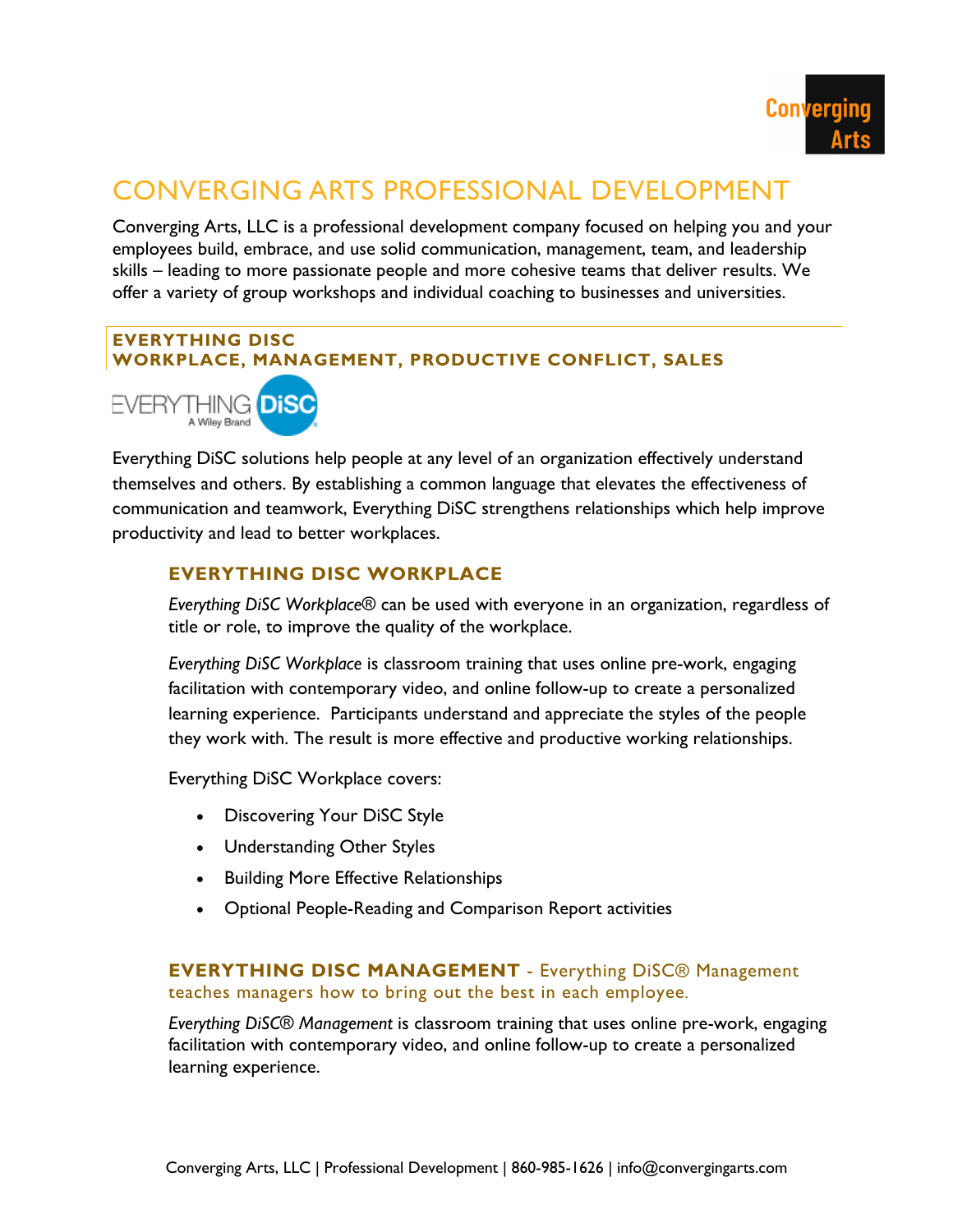

Participants learn how to read the styles of the people they manage. The result is managers who adapt their styles to manage more effectively.

Everything DiSC Management covers:

- Your DiSC Management Style
- Directing and Delegating
- Improving Employee Motivation
- Employee Development
- Working with Your Manager

# **EVERYTHING DISC PRODUCTIVE CONFLICT** - Harness the power of workplace conflict with Everything DiSC® Productive Conflict

Workplace conflict is inevitable. Rather than focus on a step-by-step process for conflict resolution, *Everything DiSC® Productive Conflict* helps learners curb destructive behaviors so that conflict can become more productive, ultimately improving workplace results and relationships.

*Everything DiSC Productive Conflict* helps learners increase self-awareness around conflict behaviors and discover how to effectively respond to the uncomfortable and unavoidable challenges of workplace conflict.

With Everything DiSC Productive Conflict, participants will:

- Appreciate how their style of handling conflict affects the people around them
- Learn how to "catch" themselves when going down a destructive conflict path
- Discover how to reframe a conflict situation and choose more productive behaviors
- Build a common language in the organization around appropriate conflict behavior

#### **EVERYTHING DISC SALES** - Use the power of DiSC to adapt your sales style to your customer's buying style.

*Everything DiSC® Sales* puts the power of the dynamic Everything DiSC model into the hands of salespeople and provides a dynamic tool for learning how to create customercentric interactions that delivered improved results.

Sales-specific content, modular facilitations tools, and online tailoring features deliver an easy-to-customize development solution to help participants discover new strategies for stretching beyond their natural preferences to make the selling process more productive and successful—regardless of the customer's unique buying style.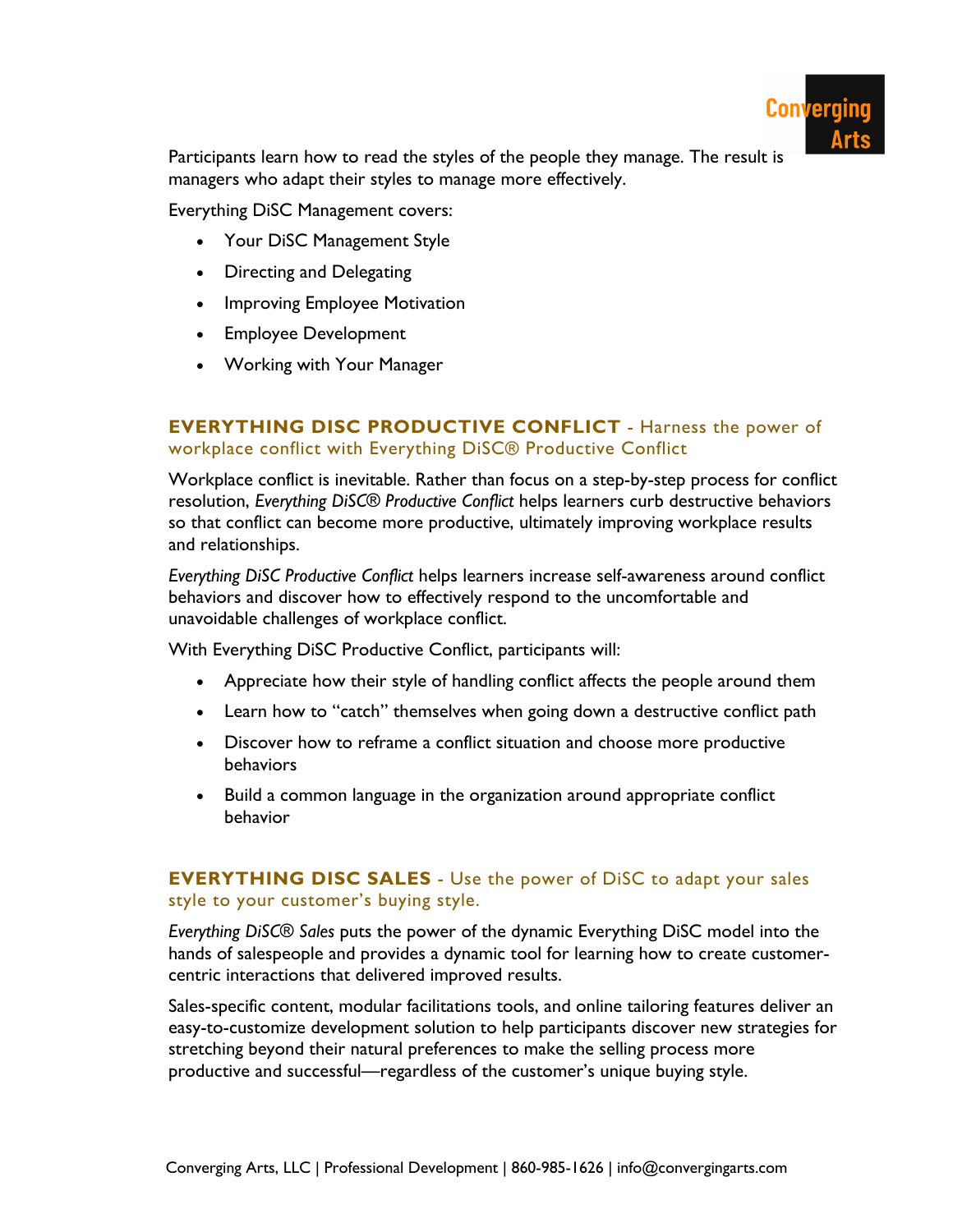

#### **FIVE BEHAVIORS OF A COHESIVE TEAM TEAM DEVELOPMENT**



The Five Behaviors of a Cohesive Team® is a team development program with a simple goal - to improve team effectiveness and productivity through the understanding and application of The Five Behaviors™: Trust, Conflict, Commitment, Accountability, and Results.

#### **TRUST**

Trust lies at the heart of a functioning, cohesive team and can only happen when team members are willing to be completely vulnerable with one another. This includes saying things like "I'm sorry" or "Your idea was better than mine." A personality assessment can help people gain insight on their peers and develop empathy, two important qualities that allow a team to build trust.

#### **CONFLICT**

Conflict is naturally uncomfortable, but productive conflict focused on concepts and ideas is essential for any great team to grow. When teams have a foundation of vulnerability-based trust, conflict simply becomes an attempt to find the best possible solution in the shortest period of time.

#### **COMMITMENT**

Commitment is clarity around decisions, not consensus. With commitment, teams move forward with complete buy-in from every team member – including those who may initially disagree.

#### **ACCOUNTABILITY**

It's easy to avoid difficult conversations, but calling out peers on performance or behaviors that might hurt the team is essential to productivity. By "entering the danger zone" with one another, team members feel trusted, respected, and responsible for getting things done right.

#### RESULTS

One of the greatest challenges to team success is the inattention to results. Great teams ensure all members, regardless of their individual responsibilities and areas of expertise, are doing their best to help accomplish team goals.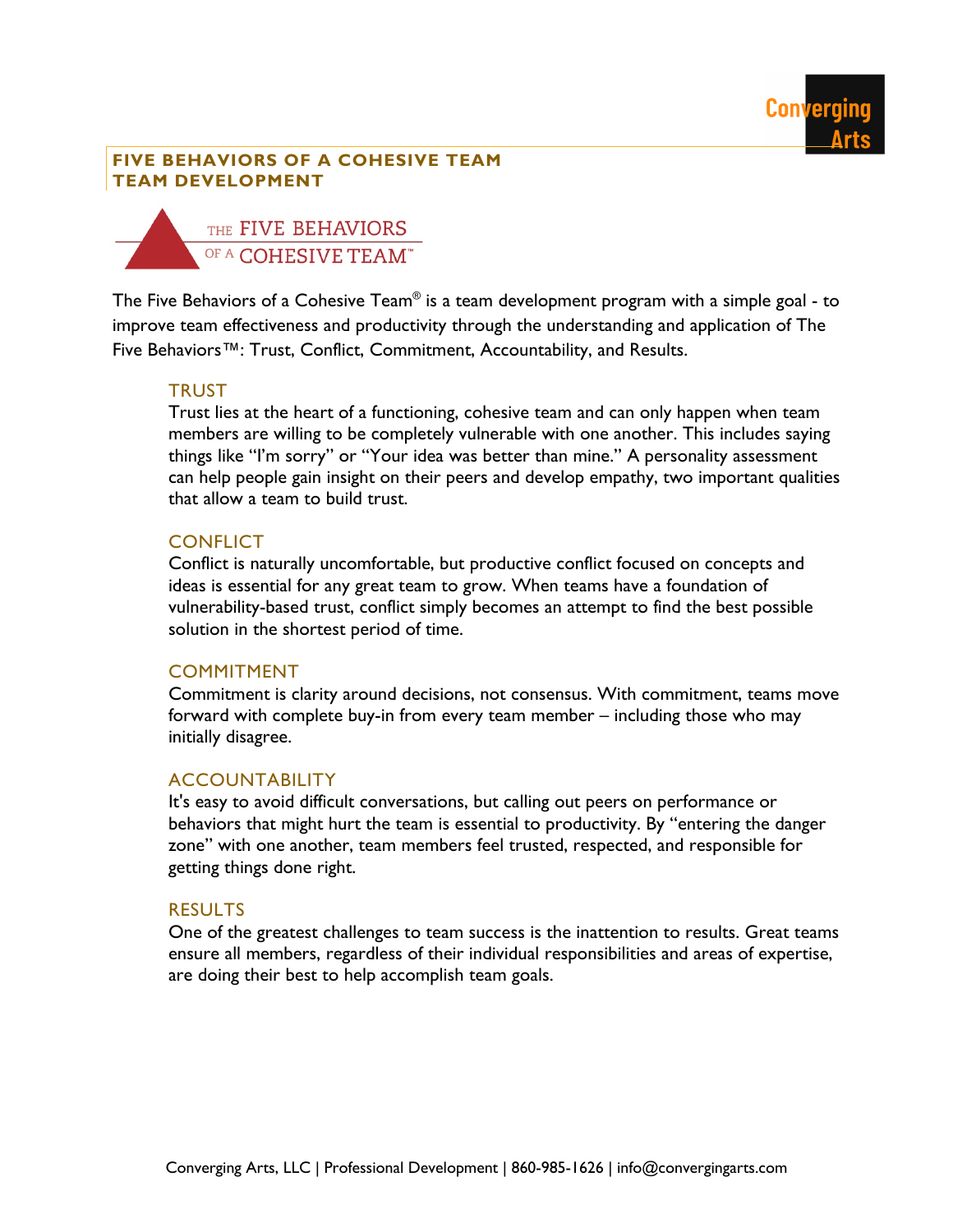

# **NEW! FIVE BEHAVIORS OF A COHESIVE TEAM PERSONAL DEVELOPMENT**



The Five Behaviors of a Cohesive Team – PERSONAL DEVELOPMENT® is a new product created to harness the power of The Five Behaviors™ across the entire organization. **The Five Behaviors™: Personal Development** solution teaches individuals to become better teammates by integrating Patrick Lencioni's model at the organizational level. The goal is to completely redefine teamwork and collaboration.

Personal Development was designed specifically to work for individuals; **participants do not all need to be part of the same team.** Rather, participants can carry the takeaways of this program from one team to the next, enabling a culture of teamwork. Learners at all levels of an organization can benefit from this program and adopt its powerful principles, shape behaviors, and create a common language that empowers people to rewrite what it means to work together.

# **SITUATIONAL LEADERSHIP II POWERED BY THE LBAII ASSESSMENT**



People need different levels of direction and support depending on their level of competence and commitment. The problem is that most managers have only one leadership style that they apply to everyone, in every situation – that means that most of the time, leaders are using the wrong style to meet the needs of their people and teams.

In this workshop, you'll learn which leadership styles you overuse, you'll learn to quickly assess others' development levels so you can choose the best style for the situation – directing, coaching, supporting, or delegating.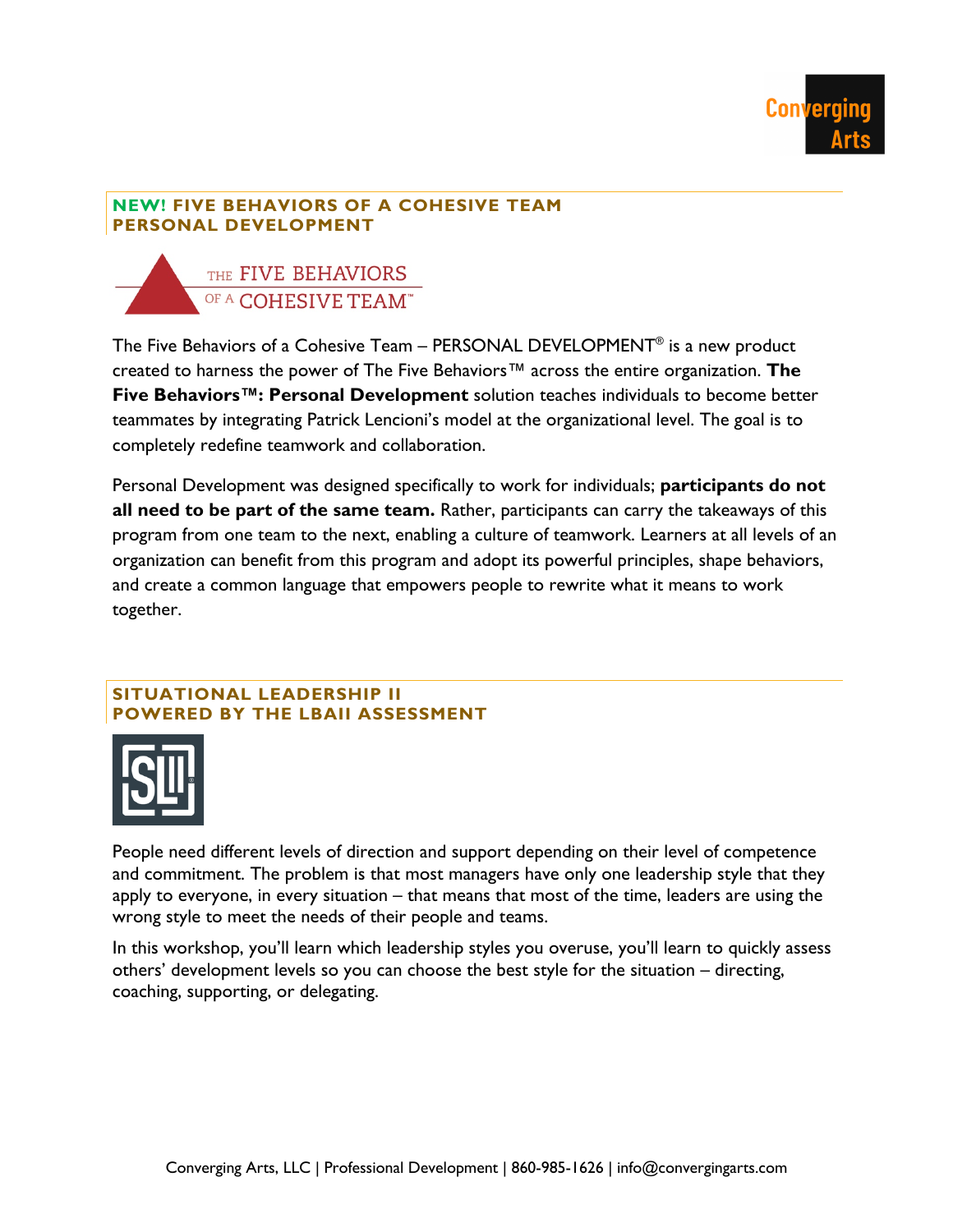

Accelerate their development by giving them what they need, when they need it - and create a more productive, passionate workplace. **Situational Leadership® II** teaches leaders to use the appropriate leadership style in response to the needs of the person and the situation.



# **TEAM DIMENSIONS**



Successful team members don't do the same thing at the same time. They do the right thing at the right time. While team members work together toward a common goal, individuals still must play their individual roles in the process. As organizations rely increasingly on teams to innovate, problem solve, produce, and compete at the speed of change, clearly understanding and capitalizing on individual approaches to and group dynamics and process is the bottom line on creating high performance teams.

**Understanding team dimensions helps you to discover the right roles for the right people.**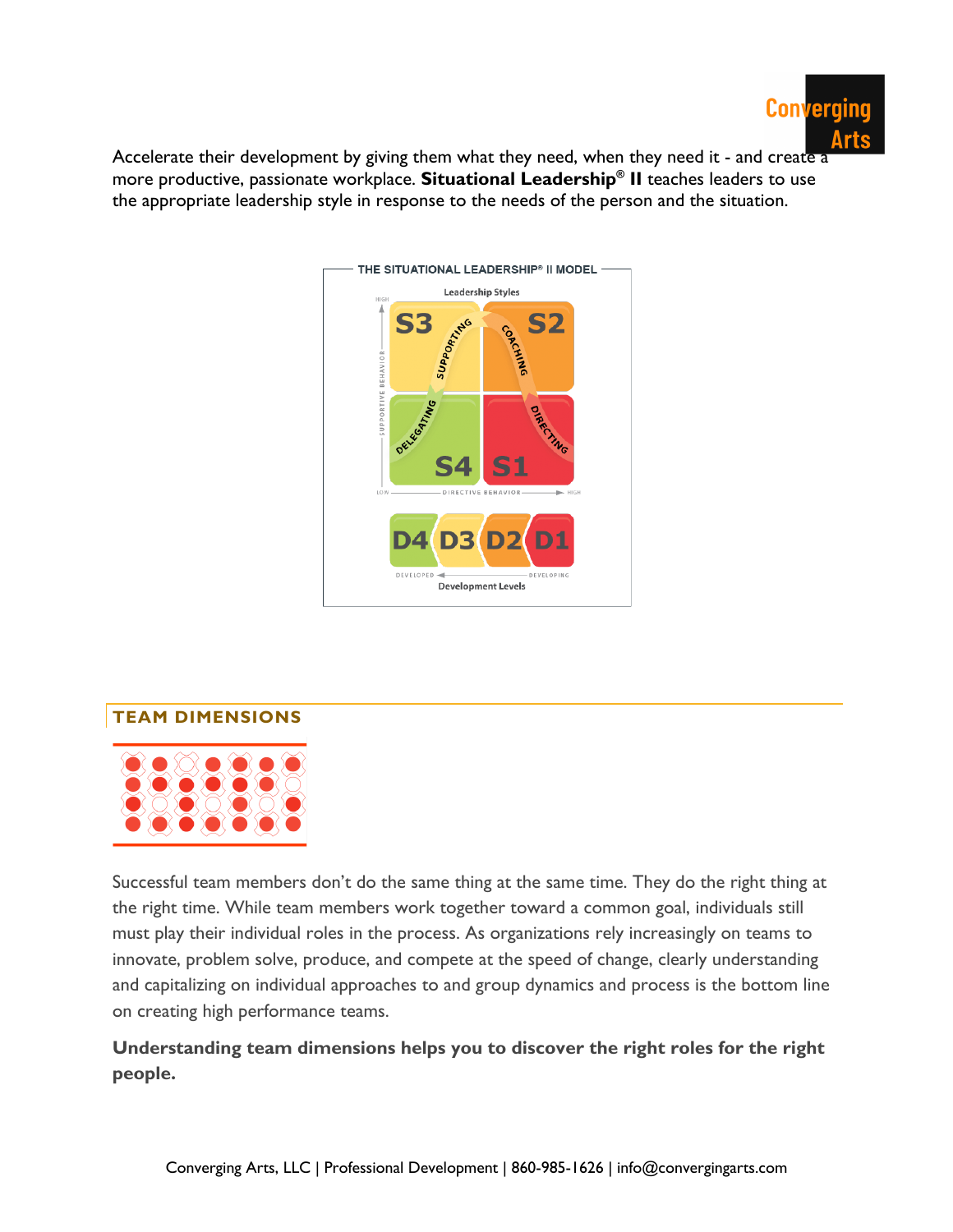

*The Team Dimensions Profile* is about team process. By identifying which team members fit the five key roles and how to compensate for missing pieces, teams become more innovative and productive.

- **Creator:** Generates original concepts, goes beyond the obvious, and sees the big picture. Hands off tasks to an Advancer.
- **Advancer:** Recognizes new opportunities, develops ways to promote ideas, and moves toward implementation. Hands off tasks to a Refiner.
- **Refiner:** Challenges and analyzes ideas to detect potential problems and may hand plans back to an Advancer or Creator before handing off tasks to an Executor.
- **Executor:** Lays the groundwork for implementation, manages the details, and moves the process to completion.
- **Facilitator:** Works throughout the process to ensure tasks are handed off to the right people at the right time.

# **PRESENTATION SKILLS**

In any conversation or presentation, our job is to persuade our internal and externals audiences to agree with and support our thinking and our work.

**Great presenters are persuasive**. They get their teams to do their best work, and they get their audiences to act.

# **In this workshop:**

- You'll find your own successful presentation style, so you can be comfortable presenting your content to internal and external teams and clients.
- You'll learn how to get to the point of your presentation, so you can be more efficient for your clients and yourself.
- You'll learn that the deck is NOT the presentation, so you can focus on what's actually important - the reason you're presenting in the first place.
- You'll learn the tools of non–verbal communication so you can make your presentations even more powerful – even when on the phone.
- And, though a number of short presentations, you'll get personalized critiques to help you identify what you do well and how you can improve.

**When you're done,** you'll be a more persuasive and purposeful communicator, able to grab and keep attention to achieve your goal – you'll be better prepared to sell your ideas.